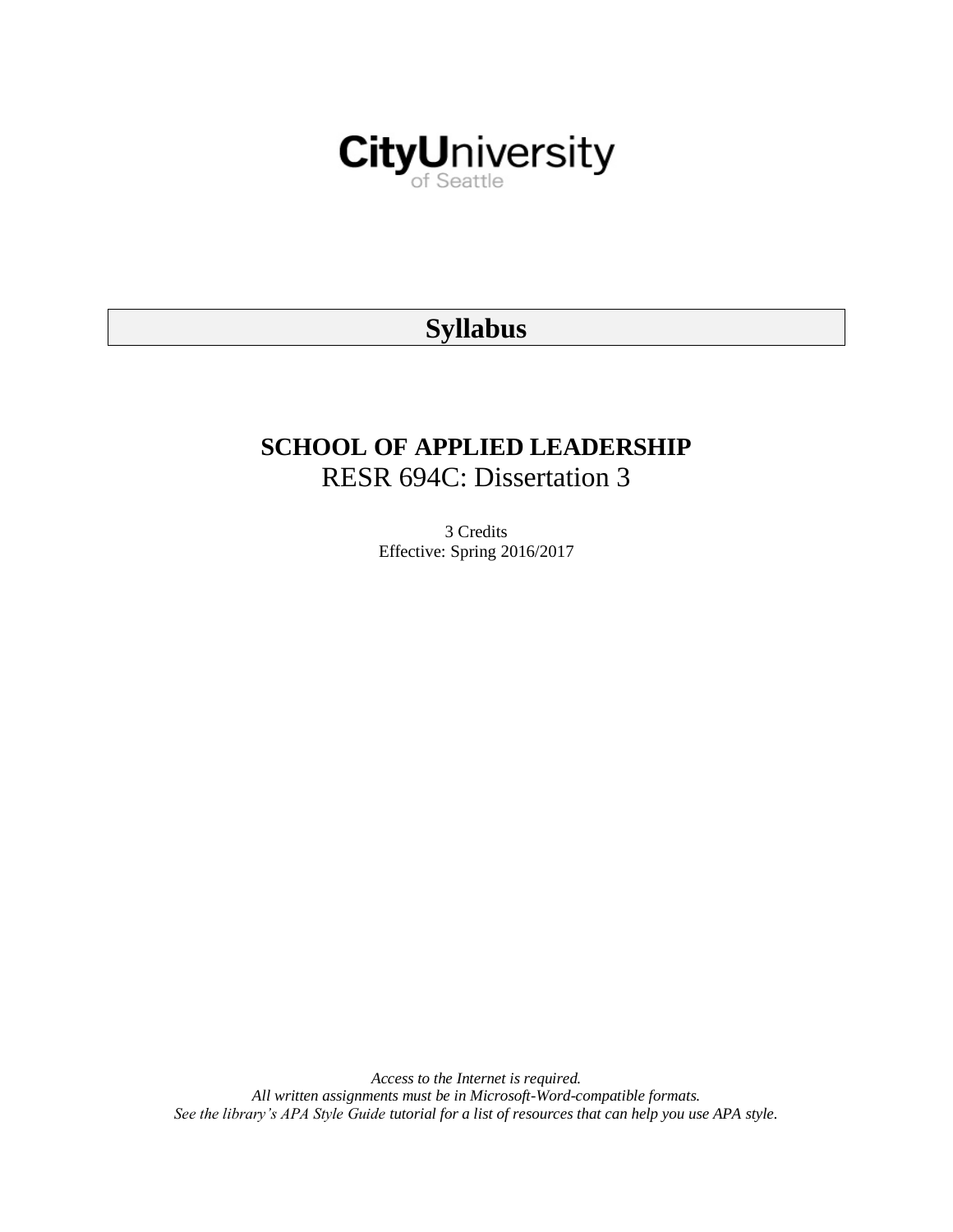# **FACULTY**

Faculty Name: FACULTY NAME

Contact Information: CONTACT INFORMATION

### [INSTRUCTOR MAY INSERT PERSONAL MESSAGE IF DESIRED]

## **COURSE DESCRIPTION**

Each student will actively conduct research for the applied dissertation in leadership, analyze research findings, and write dissertation chapters on research findings and conclusion and discussion. The student will rework and revise based on committee feedback.

### **COURSE RESOURCES**

Required and recommended resources to complete coursework and assignments are available from the [Course Document Lookup.](https://documents.cityu.edu/coursedocumentlookup.aspx)

# **CITYU LEARNING GOALS**

This course supports the following City University learning goals:

## **COURSE OUTCOMES**

In this course, learners:

- Collect data for applied dissertation
- Write and revise dissertation chapters

# **CORE CONCEPTS, KNOWLEDGE, AND SKILLS**

### **OVERVIEW OF COURSE GRADING**

The grades earned for the course will be derived using City University of Seattle's decimal grading system, based on the following:

| <b>Overview of Required Assignments</b> | % of Final Grade |
|-----------------------------------------|------------------|
| <b>Dissertation Research</b>            | $0\%$            |
| <b>TOTAL</b>                            | <b>100%</b>      |

### **SPECIFICS OF COURSE ASSIGNMENTS**

The instructor will provide grading rubrics that will provide more detail as to how this assignment will be graded.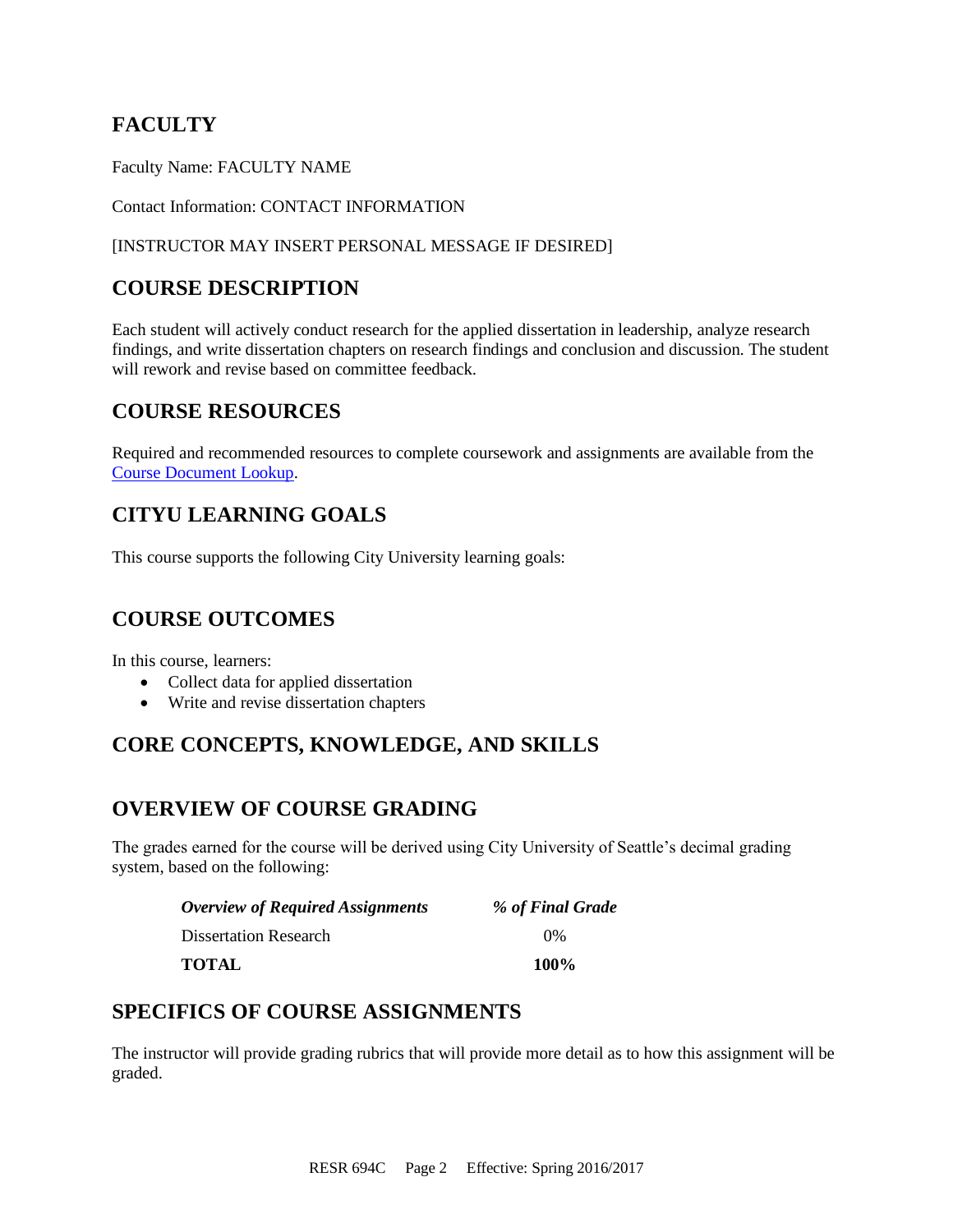#### Dissertation Research

Each student will collect data and conduct research relevant to the leadership topic of his/her applied dissertation. Based on his/her research, the student will write and revise dissertation chapters. The student will work closely with his/her dissertation chair and refer to the Student Dissertation Guide and Dissertation Scoring Rubric (both found in "Course Information" in Blackboard shell) for detailed instructions.

*Components % of Grade* **TOTAL 100%**

# **COURSE POLICIES**

**Late Assignments**

LATE ASSIGNMENT

#### **Participation**

PARTICIPATION

### **Professional Writing**

Assignments require error-free writing that uses standard English conventions and logical flow of organization to address topics clearly, completely, and concisely. CityU requires the use of APA style.

### **UNIVERSITY POLICIES**

You are responsible for understanding and adhering to all of City University of Seattle's academic policies. The most current versions of these policies can be found in the [University Catalog](http://www.cityu.edu/catalog/) that is linked from the CityU Web site.

### **Title IX Statement**

City University of Seattle and its faculty are committed to supporting our students and seeking an environment that is free of bias, discrimination, and harassment. If you have encountered any form of sexual misconduct (e.g. sexual assault, sexual harassment, stalking, domestic or dating violence), we encourage you to report this to the University. If you speak with a faculty member about an incident of misconduct, that faculty member must notify CityU's Title IX coordinator and share the basic fact of your experience. The Title IX coordinator will then be available to assist you in understanding all of your options and in connecting you with all possible resources on and off campus.

To view CityU'S sexual misconduct policy and for resources, please visit the [Campus Safety and Title IX](https://goo.gl/NJVVvh)  [Page](https://goo.gl/NJVVvh) in the my.cityu.edu portal.

### **Scholastic Honesty**

Scholastic honesty in students requires the pursuit of scholarly activity that is free from fraud, deception and unauthorized collaboration with other individuals. You are responsible for understanding CityU's